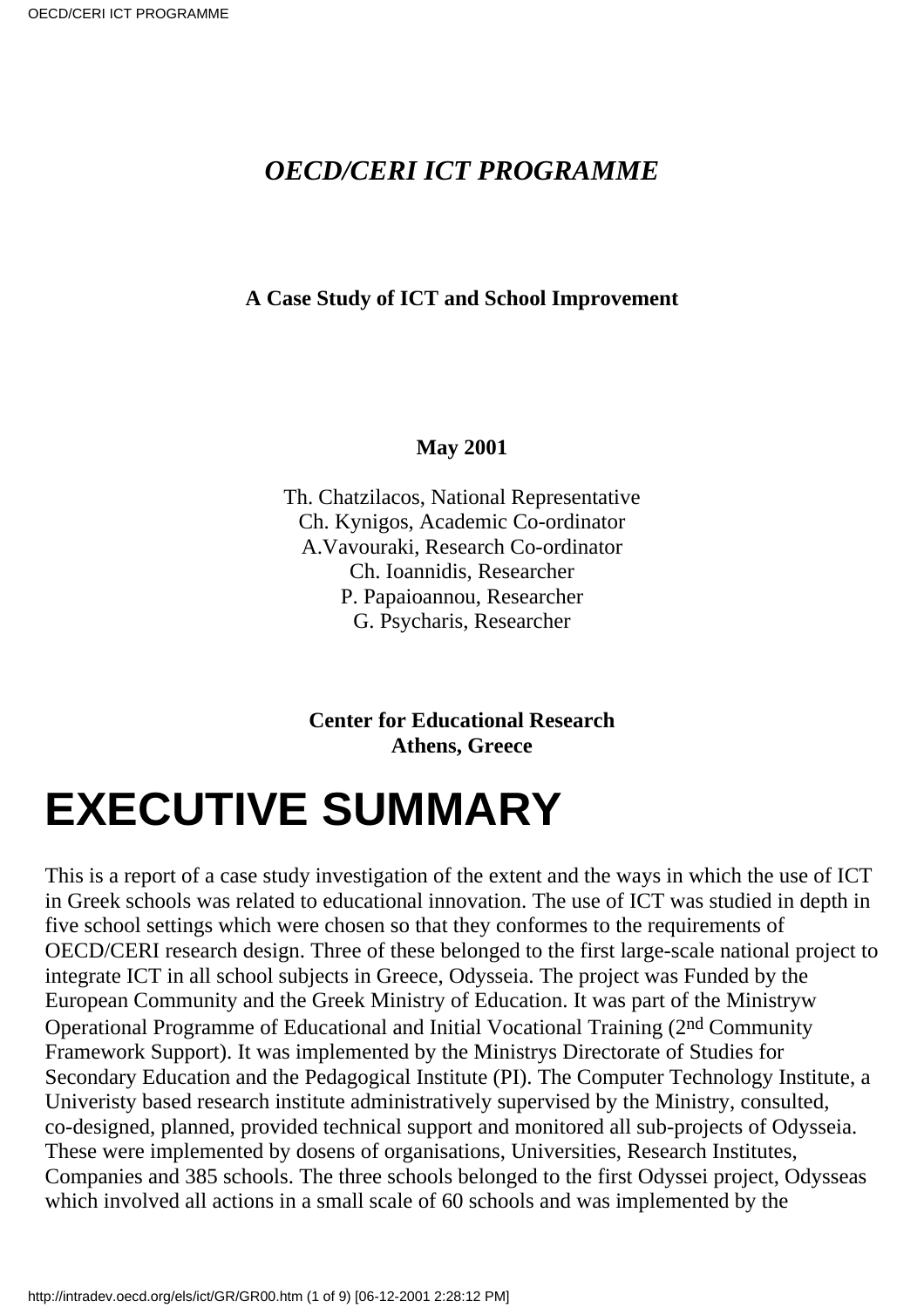Computer Technology Institute, the Pedagogical Institute and the Institute of Language and Speech Processing (ILSP). At the time of the research, the first 18 Odysseas schools had been involved in the project for 14-18 months and were thus border line case with respect to the OECD/CERI requirements. We thus chose another two schools with much lengthier but similar experience with the use of exploratory software through their participation to university research projects. These projects involved combinations of software development, teacher education and study into classroom practices through the implementation of ICT based innovation. They addressed the whole of the school community. The University provided consultancy and educational support as part of the arrangement. This collaboration between University and the schools was long term, since the same schools were employed for consecutive projects. School A had thus begun in 1986-87 and school B in 1995-96. With respect to this particular Univestisy research team, this collaboration is seen as on-going. The main findings related to the hypotheses from each case study, as well as conclusions drawn from the synthesis of the case studies follow. It has to be noted that the fourth and fifth hypotheses are not discussed due to insufficient evidence.

### **A. FINDINGS RELATED TO THE HYPOTHESES FROM EACH CASE STUDY**

### **School A**

#### *Technology is a strong catalyst for educational innovation and improvement especially* 1. *when World Wide Web is involved.*

The introduction of ICT functioned as a catalyst for educational innovation. Through the use of ICT, students were encouraged to work in groups, to solve problems and construct their knowledge while the teachers became co-ordinator of the activities. Soon this kind of innovative approach to teaching and learning was generalised in other classroom activities. Sixteen years later, the teachers do not consider any more the use of ICT as an innovation since group working and investigation are a part of the every day practice. They rather consider that ICT supports other new innovative attempts. The use of the WWW has not been yet generalised in the school. Therefore we do not have evidence to validate the second part of the hypothesis.

*The diffusion of the innovation/improvement (and therefore of ICT) followed the* 1. *traditional diffusion pattern for innovations, as outlined by Rogers (1995).*

The members of the staff were all involved in the project from the beginning. Since they are employees of a private school, they were expected to follow school s policy concerning the innovation. Since, there was a pressure on the members of the teaching stuff to use ICT, practically all of them were involved in the project. However, the more experienced teachers had a more advanced role, undertaking the responsibility to support the other teachers in their work in the computer lab.

#### *Successful implementation of ICT depends mostly upon staff competence in the* 1. *integration of ICT into instruction and learning.*

The school A has put strong emphasis on the training of the staff on the use of ICT in the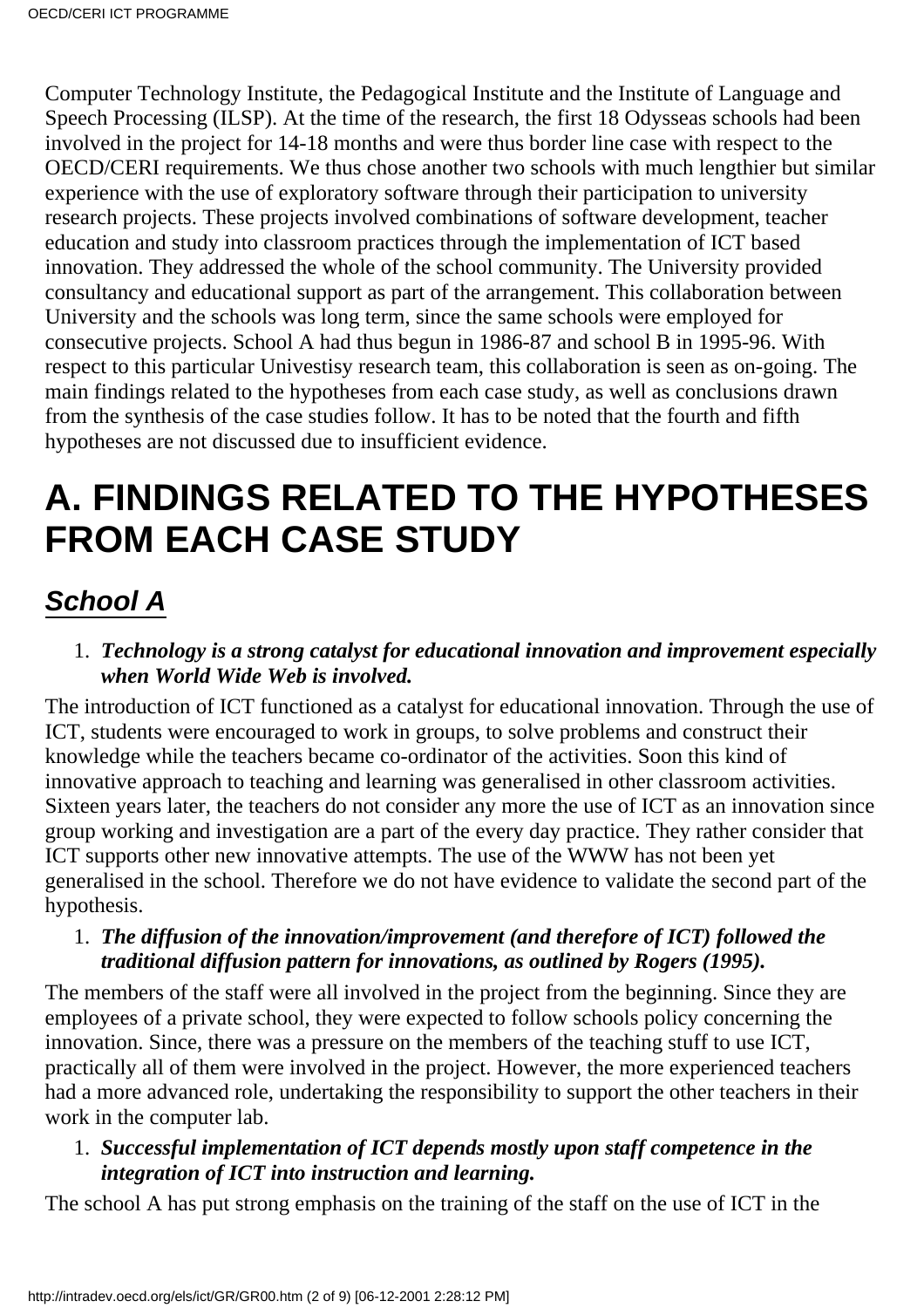classroom. An academic research group has undertaken to support them in their work. Moreover, the teachers of the school are highly qualified teachers and many of them have done graduate studies. The implementation of the ICT in the school was successful. Sixteen years after the introduction of ICT, the school continues to support this innovation and is looking forward to expand the use of new technologies. However, we cannot claim that the successful implementation was due to staff s competence unless we compare school A with other schools where no training was given to their staff.

### **School B**

#### *Technology is a strong catalyst for educational innovation and improvement especially* 1. *when World Wide Web is involved.*

At the beginning, school administrators perceived the use of ICT mostly as an important administrative task, rather that an innovation. Moreover, the computer use would indicate the schools high quality level among all the other local schools. At present, the use of ICT in the school is an educational innovation in the sense that it aims to encourage new learning environments for teachers and students. Moreover, group-work within the lab was a motivation for some of the engaged teachers to try innovative approaches in their traditional classroom (i.e. separation in teams, discussion, investigation etc.). However, less experienced school teachers with little educational training seemed to use ICT tools (i.e. educational programs taken from the web) as active textbooks that enriched the existing teaching material. These teachers used the computer as means of more attractive presentation of the lesson.

#### *2. The diffusion of the innovation/improvement (and therefore of ICT) followed the traditional diffusion pattern for innovations, as outlined by Rogers (1995).*

Experience and training influenced the diffusion of ICT in the school. The initial introduction of ICT was through the participation of the school to a University research project. The co-operation with the university team was a catalyst for the ICT use, since it provided the teachers training on using exploratory software in the classroom. Although there were no resisters in the school, the majority of the old teachers remained uninvolved. However, the early users developed an experienced group within the school that still supports on technical and educational issues the new interested teachers. Moreover, the presence of technical support in the lab during the lesson encouraged the new teachers to use ICT.

#### *3. Successful implementation of ICT depends mostly upon staff competence in the integration of ICT into instruction and learning.*

The presence of technical support in the lab during the lesson ensured unobstructed implementation of the computer-based activities. Moreover, problems on technical issues were not reported since the equipment was newly installed. However, the innovative uses of ICT such as collaborative learning and use of real time data seemed to be accounted to experience on computer use and training provided on educational issues.

### **School C**

*Technology is a strong catalyst for educational innovation and improvement especially* 1. *when World Wide Web is involved.*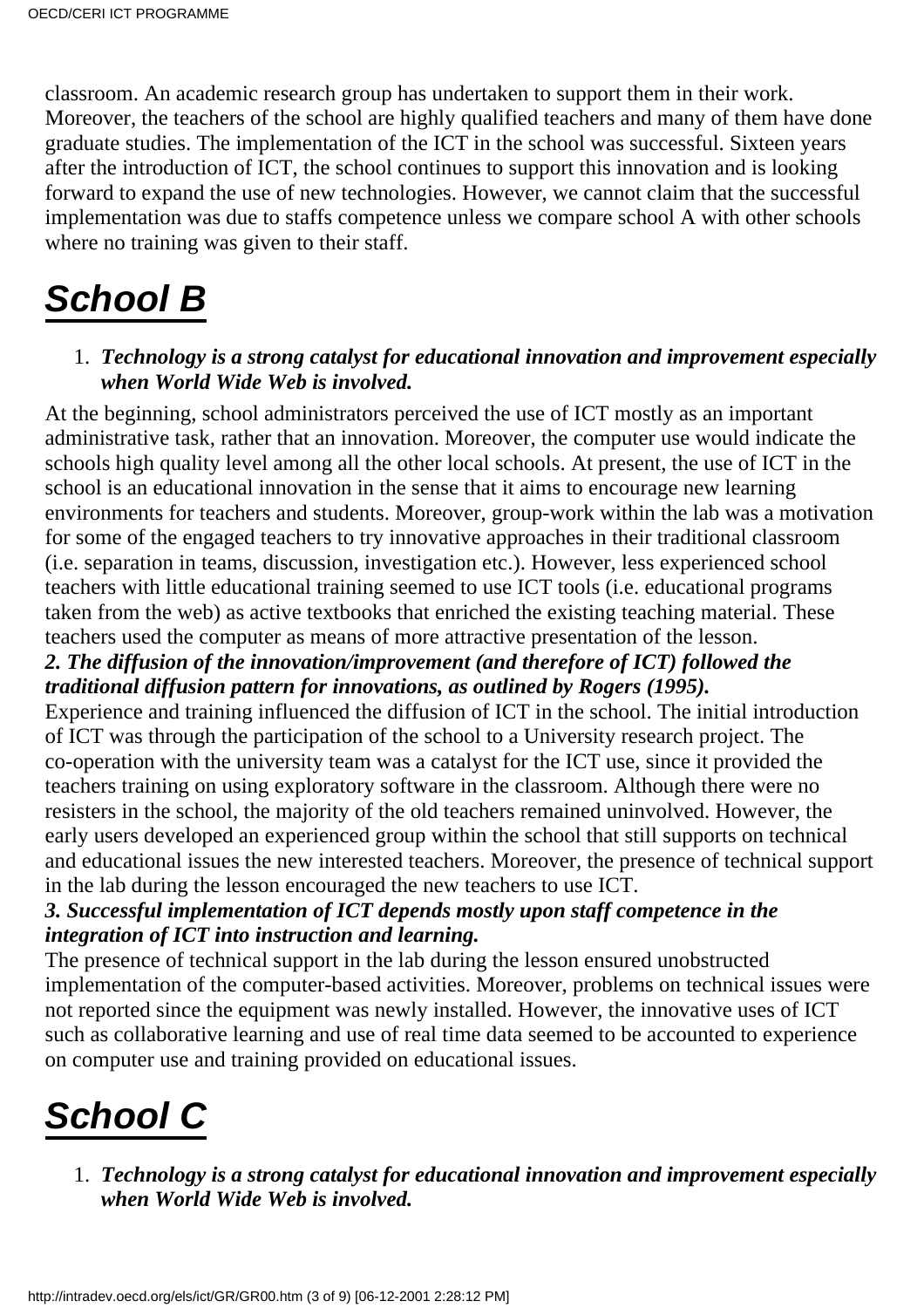The computer use, although it provided a modern multidynamic tool, it was used to support existing practices of teachers, traditional or progressive. The teachers modernised their teaching in terms of materials used, and tried to shift to more open learning approaches. Most of them, however, did not manage to avoid returning to the traditional teacher centred teaching model.

#### *The diffusion of the innovation/improvement (and therefore of ICT) followed the* 1. *traditional diffusion pattern for innovations, as outlined by Rogers (1995).*

The school introduced the use of ICT participating in the national project Odysseas, since most of the teachers at that time were willing to participate and organise pilot computer based lessons. However, the involvement of the teachers was by no sense obligatory, and there was no specific school policy related to the aims of the computer based activities or specific subjects for ICT to be used. It was up to interested teachers to get involved and use ICT in their teaching. Still, it is the interested teachers who use ICT in their teaching. It seems that insufficient in-service training on the use of ICT in the teaching practice and lack of technical support in the lab discouraged the rest of the teachers to risk and get involved in the innovation. It has to be highlighted that the effort of the school and of the introduction of ICT use in Greek schools in general is very recent. Thus, there was not the necessary time to allow the appropriate structures for training or support to be built.

#### *Successful implementation of ICT depends mostly upon staff competence in the* 1. *integration of ICT into instruction and learning.*

Teachers worked very hard and additionally to their teaching duties to familiarise themselves with the computer use and applications, to prepare the computer based lessons, and try them out before entering the classroom. They were very enthusiastic with what they were doing and committed to try out at least some computer based lessons. In this sense, and considering how recent was this effort, they succeeded to integrate a modern tool in their classrooms overcoming technical problems and frustration. It will need though more time for these teachers to reflect on these first try outs and move forward to the next step of using the computer to upgrade their own teaching objectives. Moreover, it will need support on the pedagogical issues of using ICT and development of communication networks between teachers to exchange ideas and share activities.

### **School D**

#### *Technology is a strong catalyst for educational innovation and improvement especially* 1. *when World*

The school has long before introduced ICT use, aiming to familiarise students with computer use. Therefore, the introduction of educational technology primarily aimed to expand the computer use and secondly to innovate the educational process by means of providing teachers with new multidimensional instructional tools in order to proceed to the implementation of innovative subject instruction. This innovative concept seems to have been well perceived both by teachers and students. However, the input as been applied by the teachers at the above school did not assure an innovative instructive/learning model although the process followed consisted of different from traditional teaching methods. This seems to be owed to the insufficient teacher training on computer use in curriculum subjects as well as to the limited time of implementation.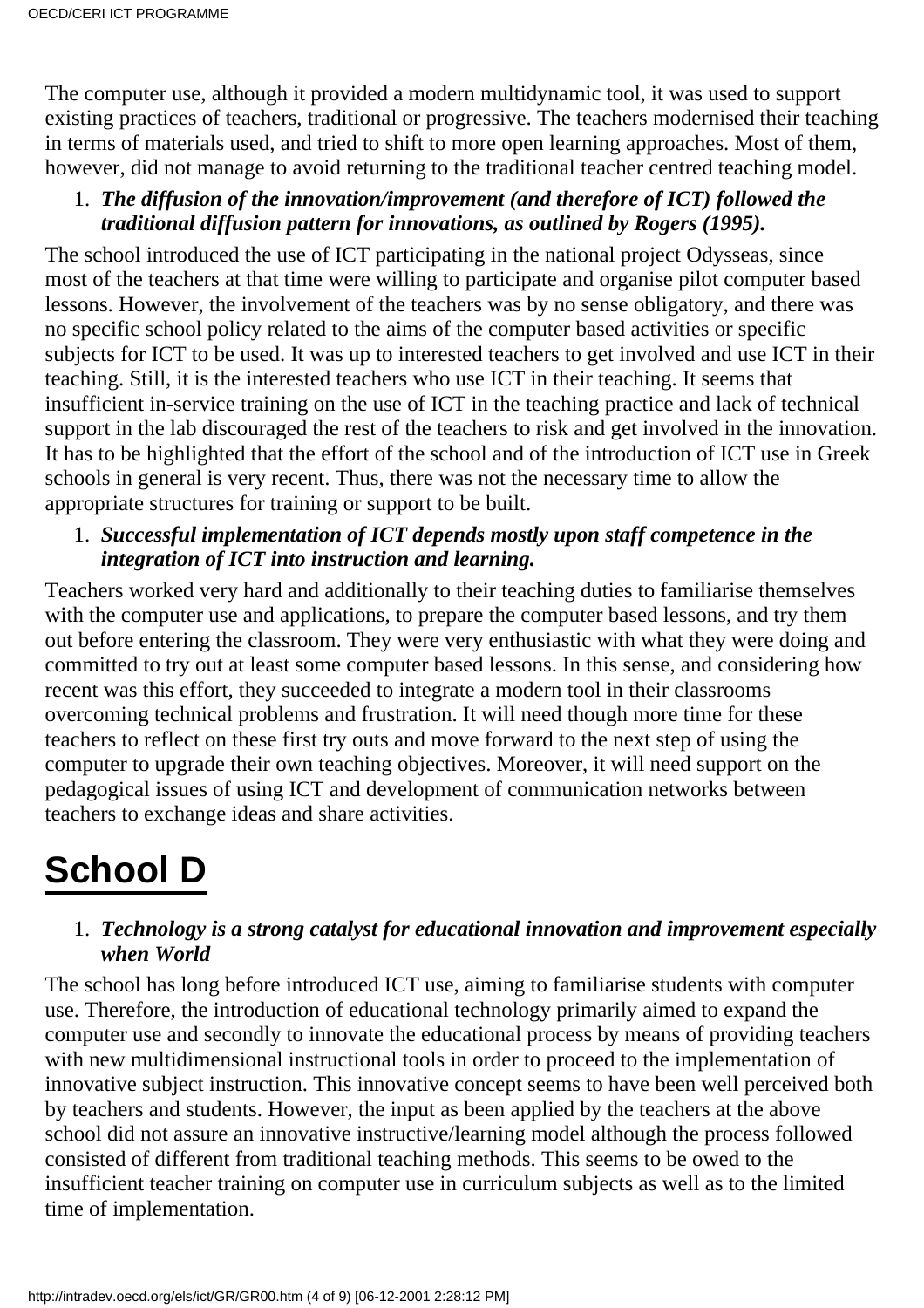#### *The diffusion of the innovation/improvement (and therefore of ICT) followed the* 1. *traditional diffusion pattern for innovations, as outlined by Rogers (1995).*

As for the diffusion research analysis proved that only the one third of enthusiastic teachers was involved in computer based activities. As there was no school policy only enthusiastic teachers initiated the process. It is also worth mentioning that this teachers initiative was not influenced by any present or future incentive or reward but it was purely a volunteer involvement addressed by their ideological belief, professional development and their need to take part in the future challenges. Second, the lack of technical positioned person during this school year created problems to the involved persons as they kept fearing possible technical problems. However, this fear was partly reduced by the support of the area positioned trainer who visited their school twice a week (he also covered three more schools in the area) to solve some technical and educational problems. This trainer, as it was observed, did not provide them with any specific subject instruction training being a mathematics teacher himself- but only supported them by means of resolving basic computer use and technical problems . Therefore, the diffusion process was mainly based on the core of the enthusiastic teachers as well as to the intrinsic support and encouragement offered by the school Headmaster.

#### *Successful implementation of ICT depends mostly upon staff competence in the* 1. *integration of ICT into instruction and learning.*

Teachers, in their effort to develop the best of a technology based instruction, succeeded in applying some aspects of the educational technology concept but they did not manage to differentiate their computer based teaching sessions from the ones in the traditional classroom. This, as it was observed, was the result of insufficient training on the specific subject instruction as well as the lack of appropriate time for the consolidation of important issues on modelling their instruction for successful implementation of educational technology

### **School E**

#### *Technology is a strong catalyst for educational innovation and improvement especially* 1. *when World Wide Web is involved.*

Teachers used a variety of ICT tools in their practice. The computer use, however, was not in the most cases a catalyst for educational innovation, but a modern multidynamic teaching aid and information resource that enriched teaching. Some of the teachers used a power point application to develop tutorials for their students on specific teaching units. There was a linear sequence and students were mostly observing activities. Some of the teachers used the Internet and gave the opportunity to their students to look for information on the specific teaching units they taught. Teachers also used educational software. However, all except one teacher did not escape the traditional teacher centred teaching model, where the teacher has the central role in learning that focuses on the product and not on the process of learning

#### *The diffusion of the innovation/improvement (and therefore of ICT) followed the* 1. *traditional diffusion pattern for innovations, as outlined by Rogers (1995).*

School E introduced the use of ICT in the school participating in the national project Odysseas, since the Headmaster of the school and the most of the teachers at that time were willing to implement pilot computer based lessons. The school fought for its participation since many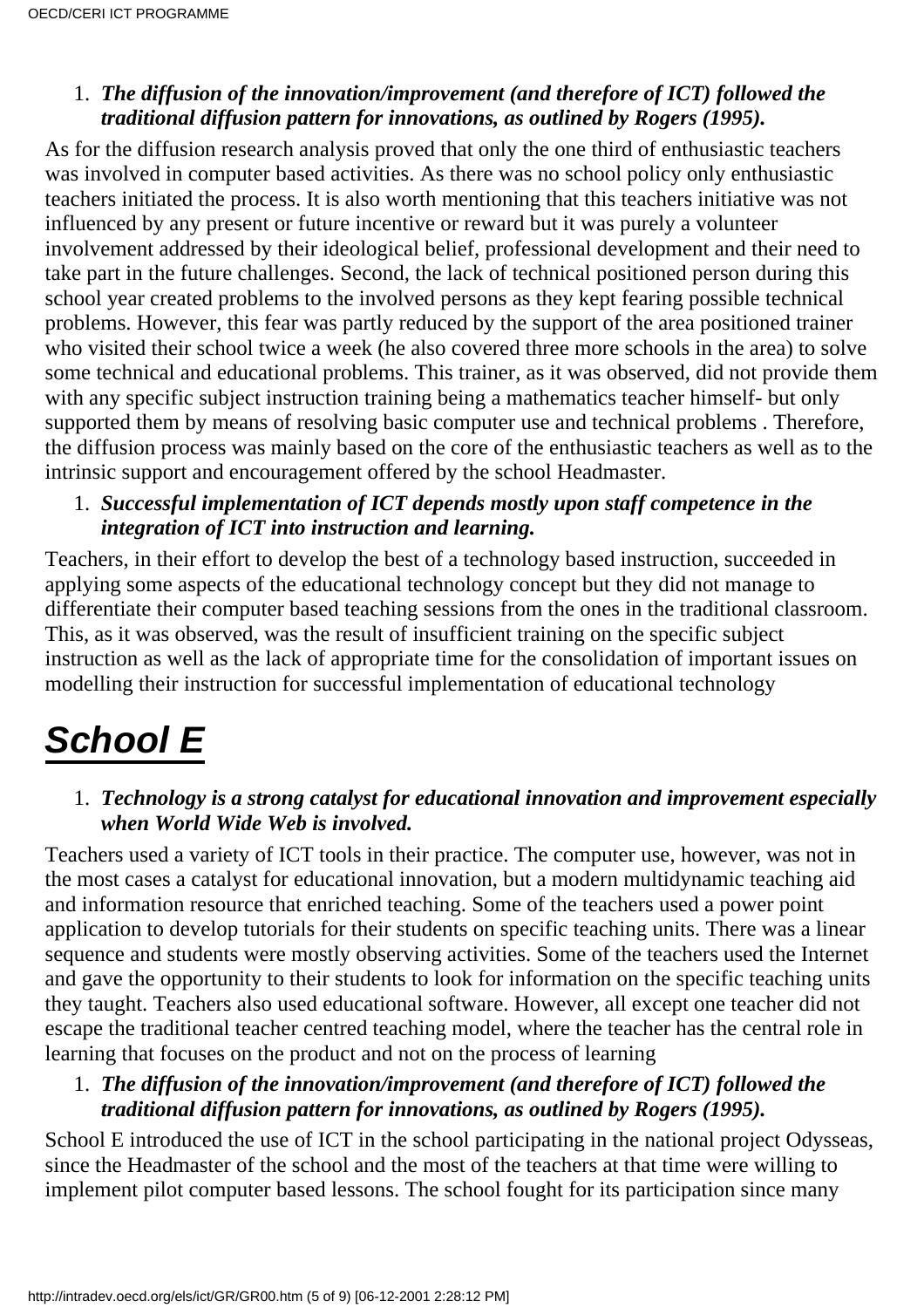schools also claimed participation. As in all schools that participate in the project Odysseas, the involvement of the teachers was by no sense obligatory, and there was no specific school policy related to the aims of the computer-based activities or specific subjects for ICT to be used. It was up to interested teachers to get involved and use ICT in their teaching. It is still the interested teachers who use ICT in their teaching. However, there is a very positive climate in the school in relation to the use of ICT in teaching. The Head of the school is very supportive and encourages all teachers to use computers into their teaching. Teacher training has been organised and takes place regularly each week for all interested teachers. In parallel, a person responsible for provision of technical support has been positioned. He also helps teachers in the lab when teaching. Finally, strong parents involvement and support not only helps teachers with the preparation of their lessons, but also encourages them to use computers in the sense that they acknowledge their effort. It had to be highlighted though that the effort of the school to introduce ICT use in Greek schools is very recent. Teachers have a long way to go with the use of ICT, but they surely have made the first most important steps.

#### *3. Successful implementation of ICT depends mostly upon staff competence in the integration of ICT into instruction and learning.*

As already mentioned, most of the teachers that used ICT in their teaching enriched their teaching by giving the opportunity to their students to use modern multidynamic tools. There was a very positive climate in the school in relation to the computer use and all the school community tried hard to integrate them into the different curriculum subjects. The presence of technical support in the lab during the lesson ensured unobstructed implementation of the computer-based activities and the ongoing in-service training encouraged teachers to get involved with ICT use. However, most of them did not manage to shift their students learning to student centred approaches. It will need more time for the teachers to reflect on these first try outs and move forward to the next step of using the computer to upgrade their own teaching objectives. Moreover, it will need more support on the pedagogical issues of using ICT and development of communication networks between teachers to exchange ideas and share activities.

### **B. CONCLUSIONS DRAWN FROM THE SYNTHESIS OF THE CASE STUDIES**

In all schools which were studied, an effort to incorporate ICT use in teaching was under way. Two of these schools had long experience with the use of ICT, while the rest three schools had recently joined the national systemic project for the introduction of computers into the teaching practice. The extend to which computer use was a catalyst for educational innovation, could be better understood if one took the Greek Education curriculum system under consideration. The Greek schools implement the implied by the Ministry of Education curriculum mainly giving emphasis on the subject content, while the educational practice is characterised by the application of the traditional teaching/learning model with its teacher-centred face-to-face approach.

Looking at the way that computers were used in the schools in relation to innovative practice in the Greek context, as the analysis of data revealed, two different types of ICT exploitation were observed. In the first three schools teachers used ICT as modern multidynamic tools to enrich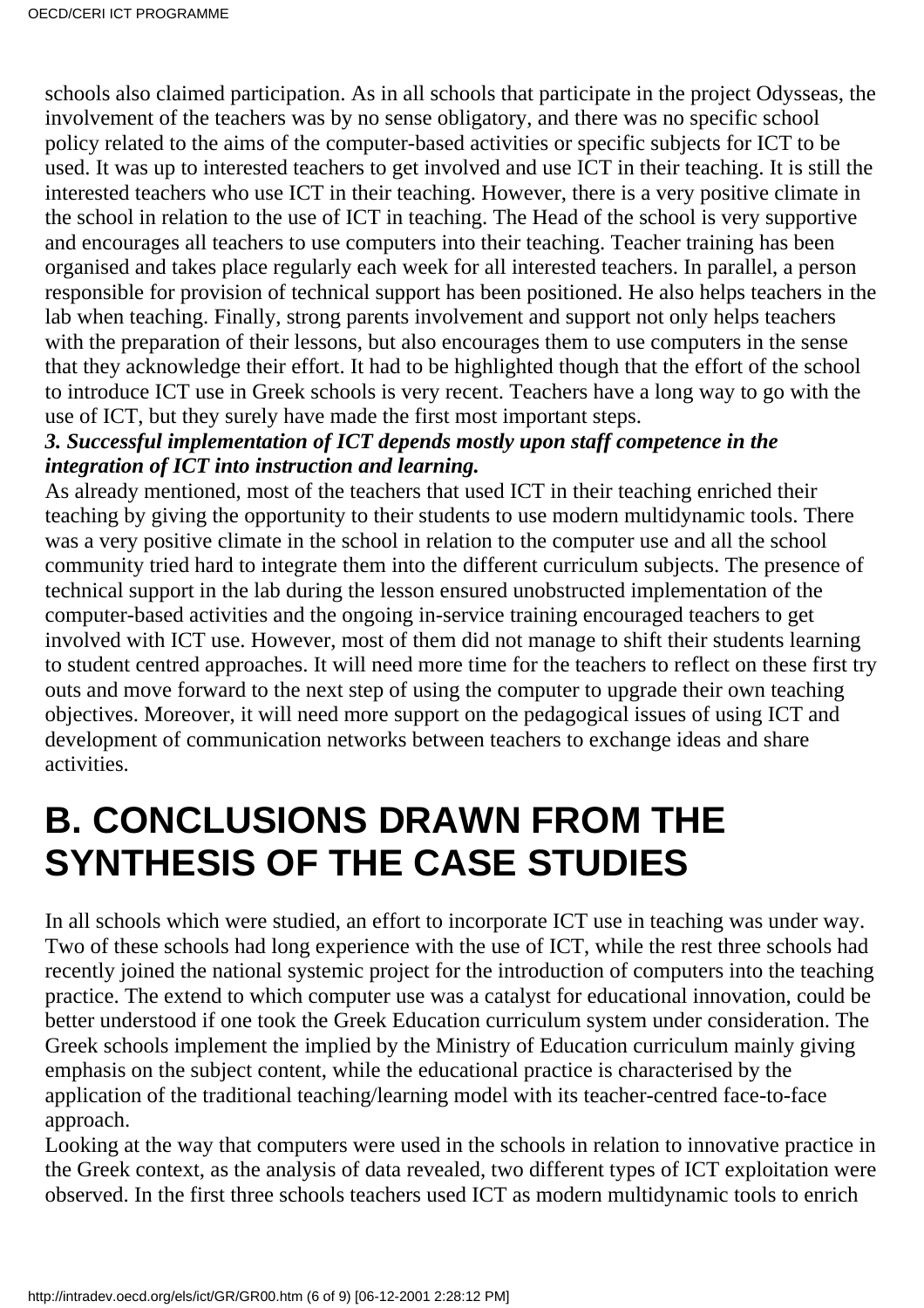their teaching. They did not though change their role or focus of their students learning. In the rest two of the schools teachers used ICT to change their previous traditional teaching practice, as well as to change the focus of their students learning. These two different ways of using ICT are discussed neither to present typologies of schools in relation to the use of ICT, nor to evaluate schools in terms of ICT use. Rather they attempt to explain different ways of ICT use in schools.

In the three schools that recently introduced the use of ICT, the teaching and learning process had been enriched since computers were used as modern dynamic teaching aids or as information resource. The computer use had the warm enthusiasm of the whole school community. Teachers organised work groups and tried to offer more autonomy to students in the learning process. However, most of the time instructions supported a face-to-face teaching where the teacher played the central role. Computer-based lessons were designed by the discipline teacher in his own initiative without being obliged by a specific school policy implied, or the Ministry of Education. These schools had only recently integrated computer use into teaching, participating in the national project that encouraged the use of computers as tools to realise educational goals unrelated to technology, through student centred exploratory learning approaches that were not a usual practice in Greek schools. Moreover, they had been provided with in-service training focusing not only on teachers familiarisation with computer applications and software, but also on pedagogical issues related with the use of ICT in teaching. However, the limited time of project implementation, although encouraged the ICT use, did not allow a change in teaching methods from a traditional teacher centred to student centred one. It seems that limited time of project implementation did not provide for sufficient time for teacher education to go beyond training on introductory issues on class exploitation. It seems that teachers did not have the time to reflect on the computer use in their teaching and integrate new ideas of its use.

The importance of time as well as of long term training in the process of the integration of computers into teaching practice is revealed when looking at the other two schools that had long experience with using exploratory software in the classroom. In these schools computers were used as a mean to develop students critical thinking and cultivate methodological skills. The school team in collaboration with a University research team designed the lesson plans. Students worked in-groups collaborating in educational activities that encouraged experimentation, communication, and hypothesis testing. Teachers supported and encouraged students to explore, intervening whenever they considered it necessary. This type of instruction encouraged the application of open learning models, simultaneously achieving the educational goals. It seems that the long time that teachers had to try out computer-based lessons, in combination with long term in-service training on pedagogical issues of computer use, gave them the opportunity to develop confident and confidence on using computers in their teaching, as well as to reflect and evolve their own practice.

As far as diffusion process is concerned, only in school A all teachers were involved in the use of ICT in their classroom, due to a strong school policy. However, research data was not sufficient to look at the way teachers actually used computers and the extent to which these teachers changed their existing teaching practices. Additionally, long period of implementation allowed for a core team of interested and experienced teachers to be developed, which in its turn supported and encouraged new teachers to integrate computers into their teaching. Finally, it was revealed that in inexperienced schools, technical support in combination with available training on pedagogical issues on computer use and positive climate in the school community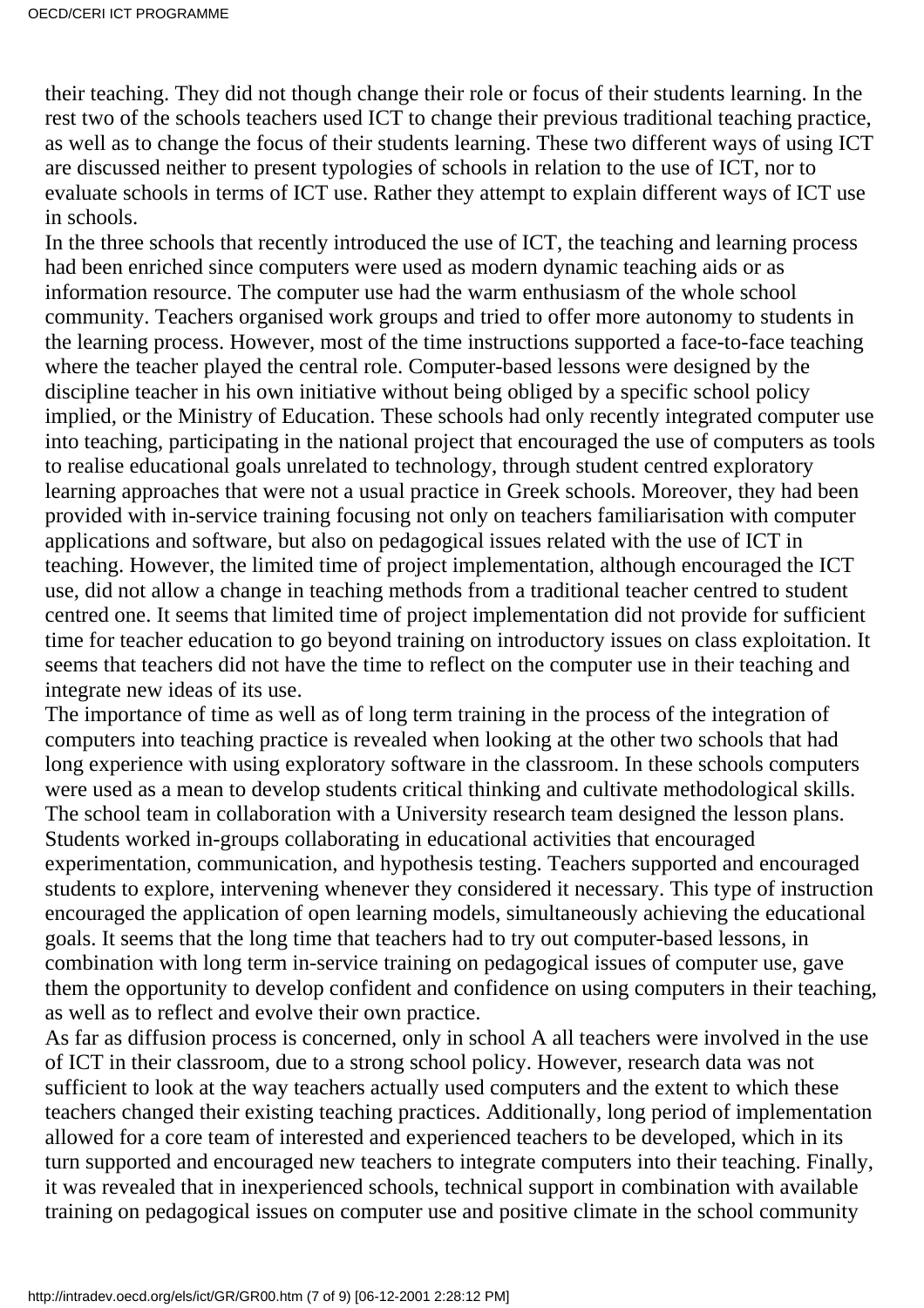were important factors for the non-enthusiastic teachers to use computers into their teaching. How does this research inform the educational policy maker? On the one hand, we have three schools at the receiving end of a systemic service to integrate technology into their educational practice. Although the service is organised within the framework of principles deriving from the long term University supported schools, the research took place far too early to be able to be able to notice some significant innovation. It would be reasonable to expect such innovation to gradually emerge if this type of supporting service is consistent, longterm, valued, recognised and systemically established. This, however, is a function of the kinds of influence exerted by the changes in office within the policy decision making institutions. Only if this type of service is seen as infrastucture (similar to telecommunications, transportation etc) there may be hope for support to be of some substance. In other cases, teachers, parents and educational practitioners perceive it as just another innovation to be implemented and then moved onto the next one. With respect to the two long term user schools, although the educational paradigm had shifted through the use of ICT, it needed enourmous first level support by educational research teams. This of course can only work for a very few cases and for a relatively short time, since it cannot be perceived as anything more than an add-on to one or a series of consecutive research projects which by definition have other agendas than that of supporting schools. The policy maker, however, is informed by case study experience with respect to the type and the quality of support needed in the large scale and through the knowledge accrued on the emerging teaching and learning processes and on ways of accounting for educational outcome.

# **THE GREEK CONTEXT**

The Greek State offers free access to all Greek citizens, to general education. The basic principle of the Greek educational system is to provide an education that fights to secure equal opportunities, access and support for all students in all levels of general education. (MNER 1994: p.21)

The Greek general education consists of two levels; Primary and Secondary. Primary Education caters for pupils of 6 to 12 years of age, comprises six grades, and is compulsory for all Greek pupils. Students proceed from primary to secondary education on condition they have the certificate of graduation from the first level.

Secondary Education caters for pupils of 12 to 18 years of age, and is divided in two stages, Gymnasium and Unified Lyceum. Gymnasium caters for pupils of 12 to 15 years of age, comprises three grades, and is also compulsory for all Greek pupils. After graduation from gymnasium students continue their studies in general education (Lyceum), or enter technical education. Lyceum caters for pupils of 15 to 18 years of age, comprises three grades and is not compulsory. Students proceed from gymnasium to Lyceum without examinations on condition they have the certificate of graduation from the previous level. Students who have graduated from Lyceum and succeed to the Pan-Hellenic examinations register for University. Graduates from Lyceum who failed in the Pan-Hellenic examinations, either participate again next year, or enter the work market.

The Greek Educational system is highly centralised. The Ministry of Education is responsible